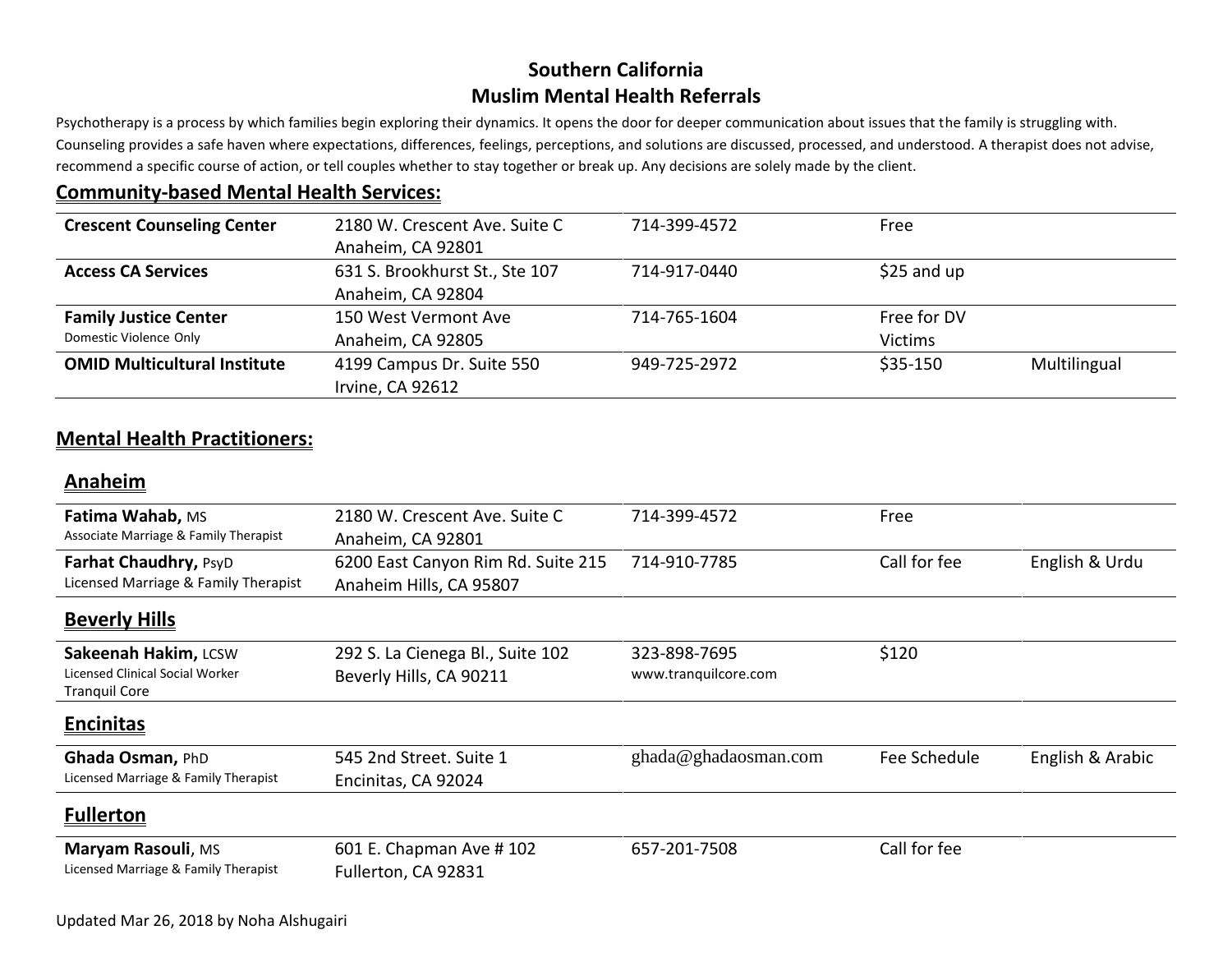## **Southern California**

# **Irvine**

| <b>Bijan Amirshahi</b><br>Licensed Marriage & Family Therapist<br>Licensed Professional Clinical Counselor | 4000 Barranca Pkwy #250<br>Irvine, CA 92604              | 949-533-3177<br>www.bijanamirshahi.com          | Call for fee |                                    |
|------------------------------------------------------------------------------------------------------------|----------------------------------------------------------|-------------------------------------------------|--------------|------------------------------------|
| <b>Aram Amini Nejad, PsyD</b><br>Licensed Psychologist                                                     | 4199 Campus Dr. # 550<br>Irvine, CA 92612                | 949-309-5102<br>Dr.Amini27@gmail.com            | \$150-200    | English, Arabic,<br>Azeri, & Farsi |
| Shirin Ansari, PhD<br>Licensed Psychologist                                                                | 16220 Scientific Way<br>Irvine, CA 92618                 | 949-654-2424<br>www.c4l.net                     | Call for fee |                                    |
| Munira Ezzeldine, MS<br>Premarital & Career Counseling only                                                | Irvine, CA                                               | 949-444-2429                                    | \$100        |                                    |
| Fatemeh Hashemi, MA<br>Licensed Marriage & Family Therapist<br>Kids & Teens                                | 4000 Barranca Pkwy #250<br>Irvine, CA 92604              | 714-677-2293<br>info@fatemehHashemi.com         | \$130-150    | English & Farsi                    |
| <b>Laguna Hills</b>                                                                                        |                                                          |                                                 |              |                                    |
| Mana Ekbatani, MS<br>Licensed Marriage & Family Therapist                                                  | 23201 Mill Creek Dr. Suite 220<br>Laguna Hills, CA 92653 | 949-407-9590<br>www.octhrivecounseling.com      | Call for fee | English & Farsi                    |
| Hala Elshiwick, MA<br>Licensed Marriage & Family Therapist                                                 | 23181 La Cadena Dr, Suite 104<br>Laguna Hills, CA 92653  | 949-954-8029                                    | Call for fee | English & Arabic                   |
| <b>Laguna Niguel</b>                                                                                       |                                                          |                                                 |              |                                    |
| Enas Elshiwick, PsyD<br><b>Licensed Psychologist</b><br>Licensed Marriage & Family Therapist               | 28281 Crown Valley Parkway #140<br>Laguna Niguel         | 949-367-1200                                    | \$150        | English & Arabic                   |
| <b>Long Beach</b>                                                                                          |                                                          |                                                 |              |                                    |
| Jennifer C. Cohen, MS<br>Licensed Marriage & Family Therapist                                              | 121 Linden Ave. Suite B110<br>Long Beach, CA 90802       | 562-704-6590<br>www.harmonioushealthhealing.org | \$70-170     | English & Spanish                  |
| <b>Los Alamitos</b>                                                                                        |                                                          |                                                 |              |                                    |
| Souraya Matar, MS<br>Licensed Marriage & Family Therapist                                                  | 4132 Katella Ave. Ste. 202<br>Los Alamitos, CA 90720     | 657-215-5643<br>sourayamatarmft@gmail.com       | \$130        | English, Arabic, &<br>French.      |
| <b>Los Angeles</b>                                                                                         |                                                          |                                                 |              |                                    |
| Heather Laird, PsyD<br>Associate Marriage & Family Therapist                                               | 617 W 7th Street<br>Los Angeles, CA 90017                | 562-372-6291<br>www.nafshealer.com              | Call for fee |                                    |

Updated Mar 26, 2018 by Noha Alshugairi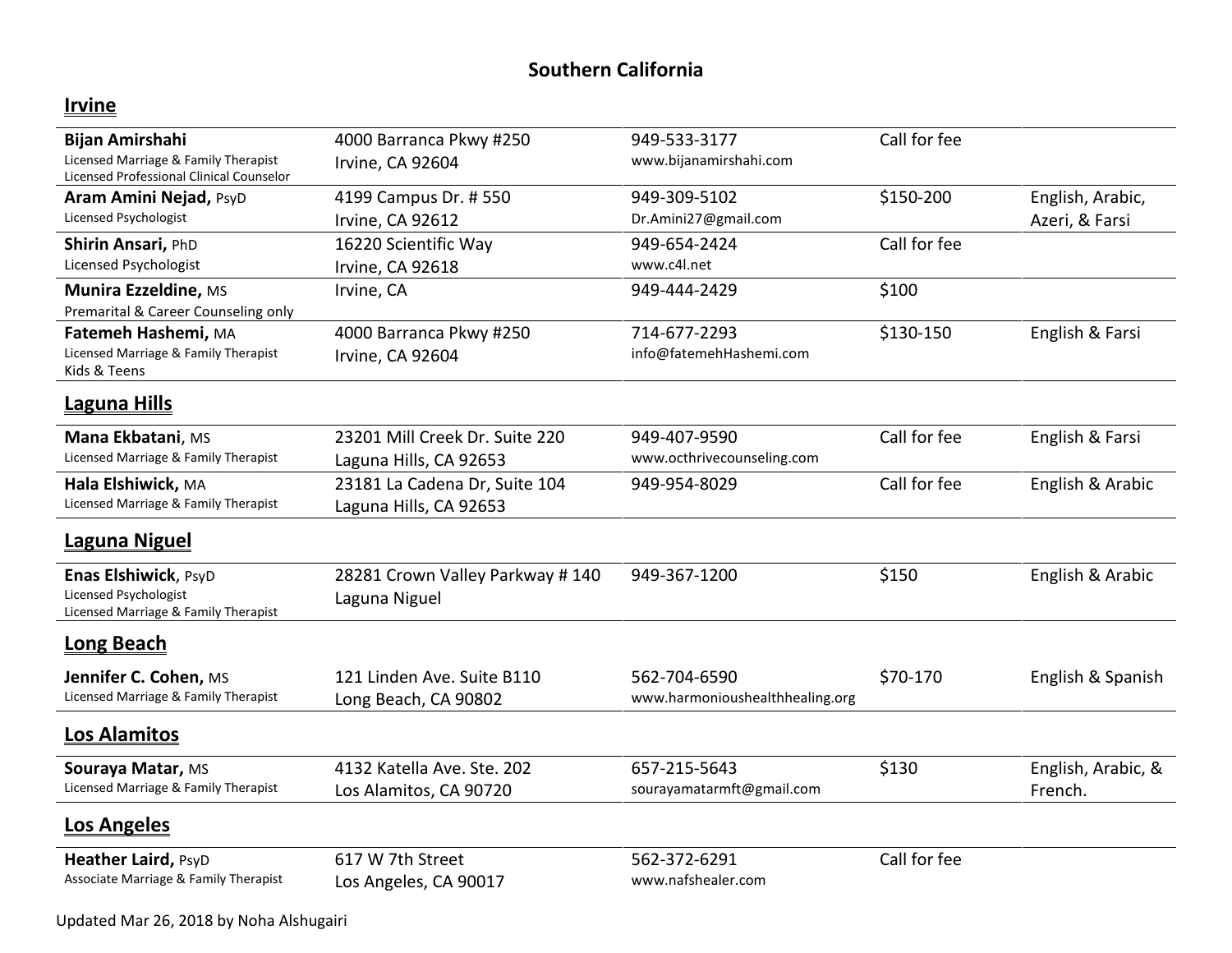## **Southern California**

# **Newport Beach**

| Suzan Aldimassi, MS<br>Licensed Marriage & Family Therapist<br>Hypnotherapist          | 1000 Quail St. Suite 175<br>Newport Beach, CA             | 1-949-235-7606<br>http://southcoasthypnotherapy.com | Call for fee   | English & Arabic                |
|----------------------------------------------------------------------------------------|-----------------------------------------------------------|-----------------------------------------------------|----------------|---------------------------------|
| Noha Alshugairi, MS<br>Licensed Marriage & Family Therapist<br>Sakina Counseling, Inc. | 20101 SW Birch, Suite 240<br>Newport Beach, CA 92620      | 1-714-312-Noha (6642)<br>www.sakinacounseling.com   | \$125          | English & Arabic                |
| Saman Hamidi-Azar, PsyD.<br>Registered Psychological Assistant                         | 220 Newport Center Drive, #1<br>Newport Beach, CA, 92660  | 1-949-427-0667<br>Saman@docSaman.com                | Call for fee   |                                 |
| Sara Said, PhD<br><b>Licensed Clinical Psychologist</b>                                | 3990 Westerly Place #160<br>Newport Beach, CA 92660       | 714-396-0960<br>www.DrSaidNewportBeach.com          | Call for fee   | English, Tigrigna,<br>& Amharic |
| <u>Perris</u>                                                                          |                                                           |                                                     |                |                                 |
| Soulafa S. Massoud, LCSW<br><b>Licensed Clinical Social Worker</b>                     | 1688 N Perris Blvd, Suite L1-2<br>Perris, CA 92571        | 951-940-6810                                        | Call for fee   |                                 |
| <b>San Diego</b>                                                                       |                                                           |                                                     |                |                                 |
| Hanaa Eldereiny, MA<br>Licensed Marriage & Family Therapist                            | 9815 Carroll Canyon Road, Suite 101<br>San Diego CA 92128 | 1-858-668-7008<br>www.thesandiegotherapist.com      | Call for fee   | English & Arabic                |
| <u>Torrance</u>                                                                        |                                                           |                                                     |                |                                 |
| Sakeena Mirza, MSW<br><b>Associate Clinical Social Worker</b>                          | Torrance, CA                                              | 424-242-3018<br>sakeenamirza@gmail.com              | \$Fee Schedule |                                 |
| <b>Telehealth</b>                                                                      |                                                           |                                                     |                |                                 |
| Susan Z. Haggag, EdD<br>Licensed Counseling Psychologist                               | Remote/Telehealth                                         | dr.szhaggag@gmail.com                               | Call for fee   | English & Arabic                |
| Deana Helmy, MS<br>Licensed Marriage & Family Therapist<br>Premarital only             | Remote/Telehealth                                         | 1-657-229-4638                                      | Call for fee   | English & Arabic                |
| Maria Qureshi Mir, MS<br>Licensed Marriage & Family Therapist                          | Remote/Telehealth                                         | 909-568-1412<br>LMFTMaria@Gmail.com                 | \$125          |                                 |